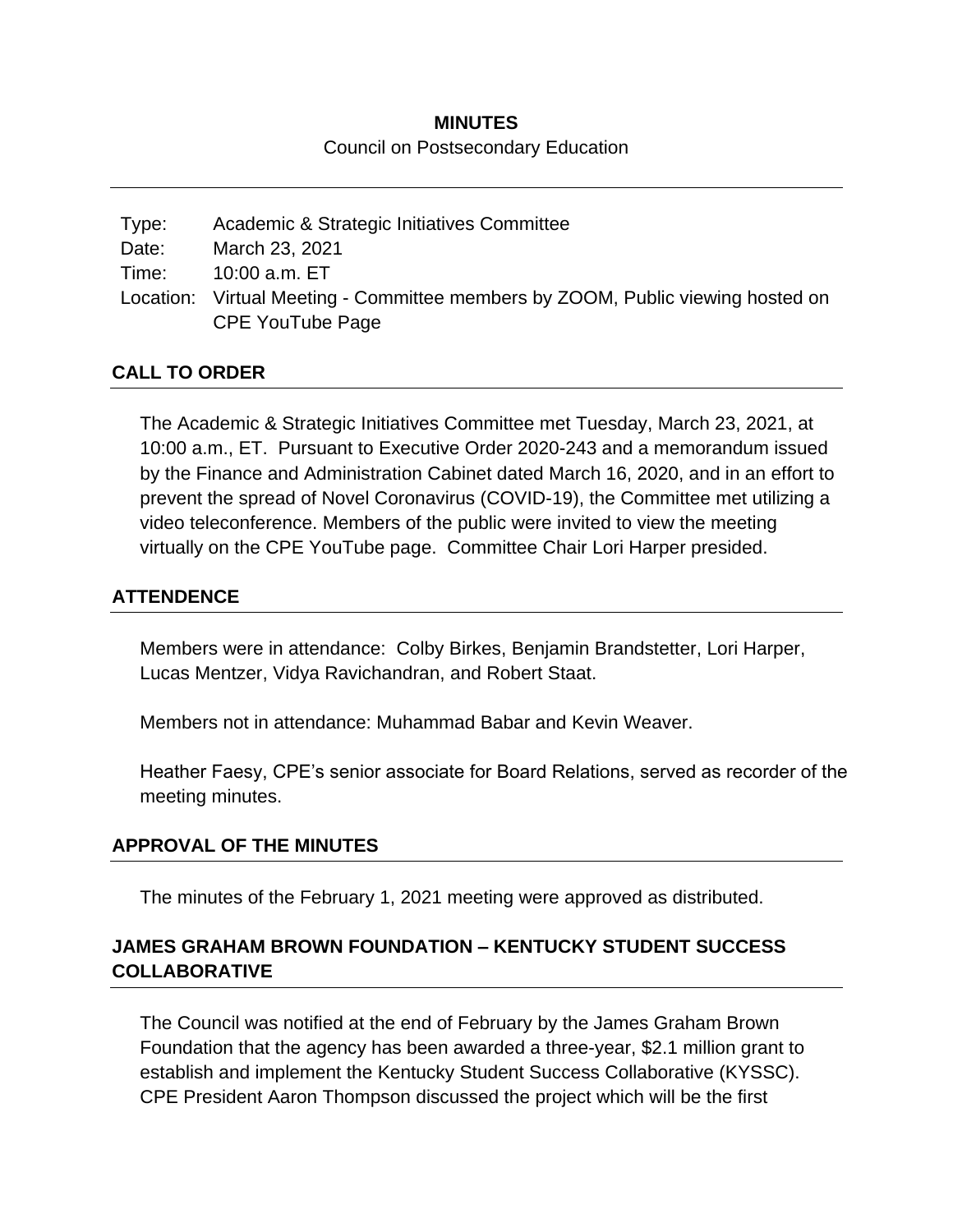statewide student success center in the United States that works with both two- and four-year institutions while linked to the business community and state policy makers. It is fully aligned with the vision of CPE, the goals of the state's strategic agenda, and the state's efforts to increase educational attainment of Kentucky citizens. The KYSSC will emphasize improved outcomes for underrepresented students, accelerating and improving institutional interventions to narrow attainment gaps and improving pathways for students to complete college with career ready skills.

Committee members asked how they can support the work of this project and discussed ways the new statewide strategic agenda can be aligned to its goals.

# **PROPOSED NEW ACADEMIC PROGRAMS**

Dr. Melissa Bell, CPE's Vice President for Academic Affairs and Student Success presented five proposed new academic programs for review and approval. KRS 164.020 (15) empowers the Council on Postsecondary Education to define and approve the offering of all postsecondary education technical, associate, baccalaureate, graduate, and professional degree, certificate, or diploma programs in the public postsecondary education institutions. Council staff reviewed the following proposed programs and recommended approval.

# **Eastern Kentucky University**

# Global Hospitality and Tourism (B.S.) CIP Code 52.0901

# Presented by: Karina Christopher

This program provides two concentrations, Gastronomic Tourism and Sustainable Hospitality and students can obtain a career in hotel management, theme parks, restaurants, country clubs, agritourism, local breweries and wineries, along with many more. The approval request also includes two 24 hour University Certificates, which meet the needs of professionals currently working in hospitality and tourism sectors who wish to add specializations or depth of knowledge.

Instructional Design and Learning Technology (M.S.) CIP Code 13.0501 Presented by:

This program is designed to confer job readiness skills bound by applied theoretical frameworks related to the fields of instructional and eLearning design, corporate training, and performance management. The core of the program consists of courses that will help the student to master instructional design, to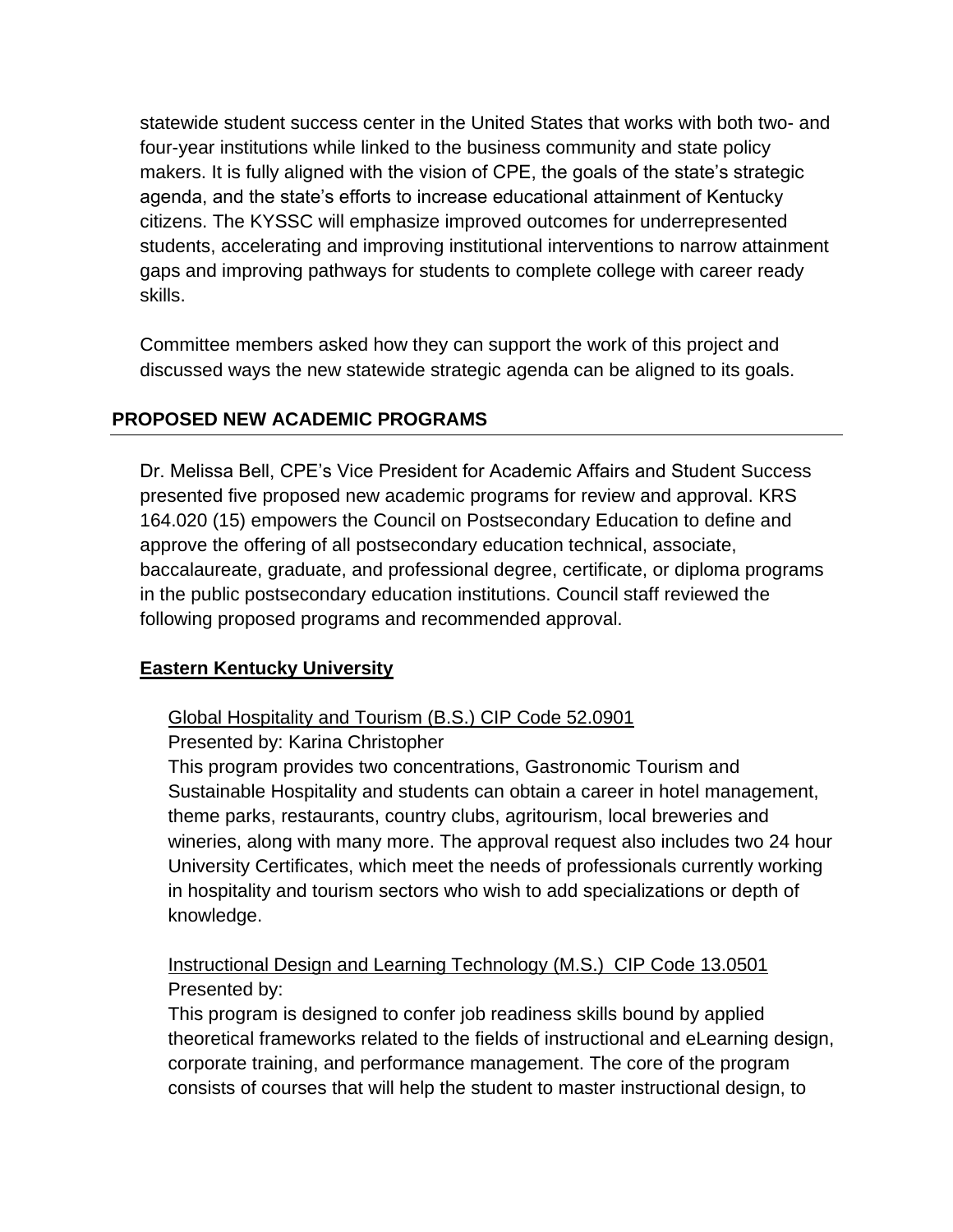analyze and make data-driven decisions, and afford them an opportunity for inhouse or external internships.

MOTION: Mr. Lucas moved to approve the two proposed programs from Eastern Kentucky University. Dr. Staat seconded the motion.

VOTE: The motion passed.

## **University of Kentucky**

## Marketing (M.S.) CIP Code 52.1401

Presented by: Leslie Vincent

This program is a one-year graduate program designed to provide students with in-depth course work in key marketing topics. This program will include core content focused on the areas of: strategic marketing, marketing research, new product development, personal selling and sales management, consumer insights, marketing analytics and digital visualization, corporate social responsibility marketing communications, digital marketing, and branding.

# Strategic Human Resource Management and Analytics (M.S.) CIP Code 52.1001 Presented by: Scott Soltis

This program is a one-year graduate program designed to provide students with in-depth course work in key marketing topics. This program will include core content focused on the areas of: strategic marketing, marketing research, new product development, personal selling and sales management, consumer insights, marketing analytics and digital visualization, corporate social responsibility marketing communications, digital marketing, and branding.

MOTION: Mr. Lucas moved to approve the two proposed programs from the University of Kentucky. Dr. Staat seconded the motion.

VOTE: The motion passed.

### **Western Kentucky University**

# Instructional Leadership, School Principal (MAED) CIP Code 13.0401 Presented by: Gary Houchens

This program include 30 credit hours and leads to a provisional certification to serve as a school principal or assistant principal. It includes the same coursework as the Rank I and certification only pathways and simply creates a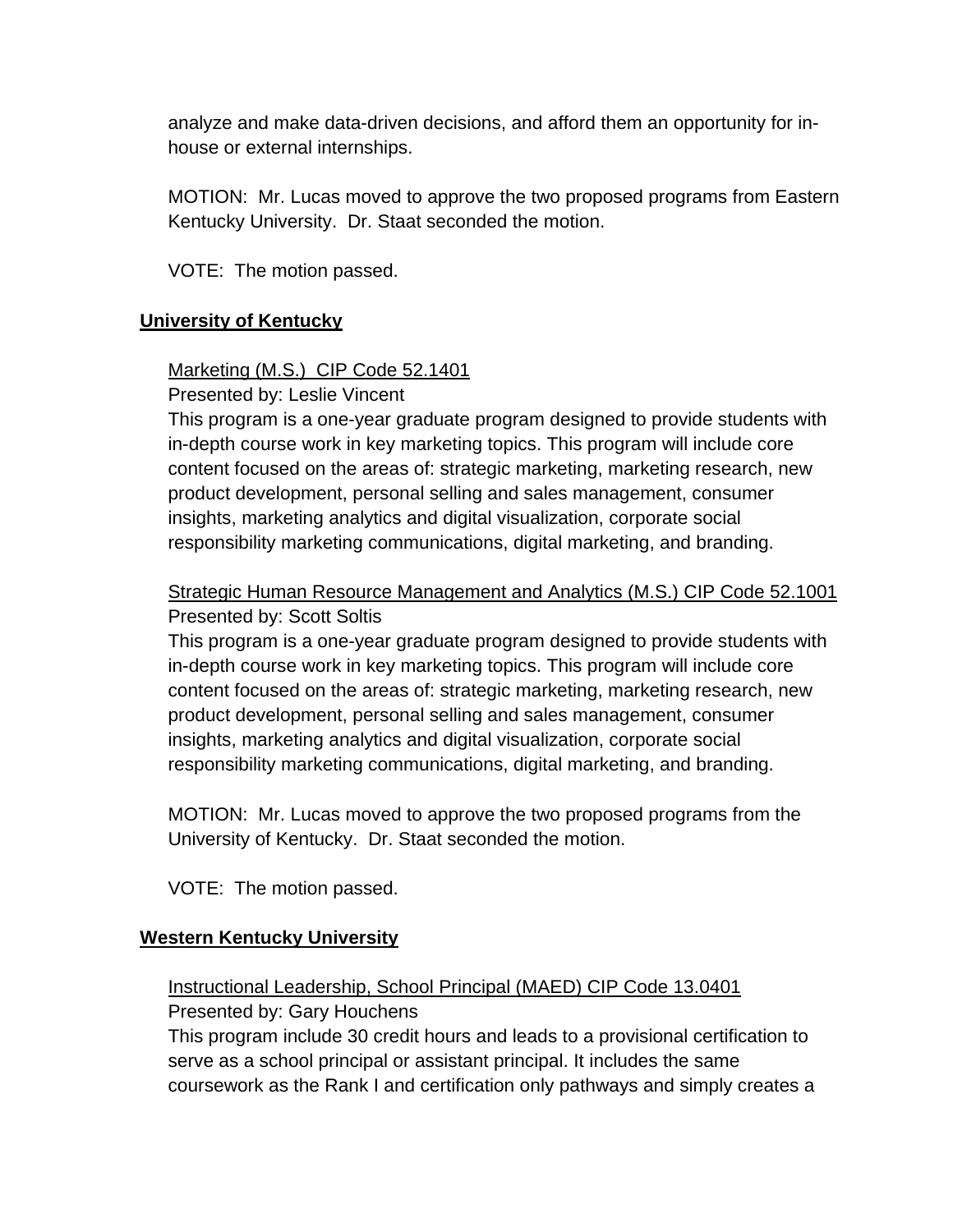third pathway to the principalship besides Rank I and certification only. This returns the university to the same menu of principal pathways that existed prior to the 2013 statewide revision of principal certification programs.

MOTION: Mr. Lucas moved to approve the proposed program from Western Kentucky University. Mr. Brandstetter seconded the motion.

# **ACADEMIC PROGRAM REVIEW PROJECT RESULTS**

KRS 164.020 (16) outlines the criteria for statewide academic program review, and is a key responsibility of the Council on Postsecondary Education. The process undertaken ensures that academic programs are consistent with state priorities and that public resources are used efficiently for the greater good of the Commonwealth.

In 2019, CPE contracted with Gray Associates to work with universities to review all baccalaureate programs. Gray Associates was selected partly based on their expertise in productivity and efficiency metrics. The firm also has access to multiple data sources, which assists the sophisticated analyses needed to guide the statewide program review.

Dr. Bell discussed the process undertaken and the data that was analyzed in the process, as well as presented the results of that review. She also stated that CPE will present a proposed revision to the academic program review policy that reflects needed changes at an upcoming meeting.

# **STATEWIDE STRATEGIC AGENDA DEVELOPMENT**

The CPE is directed by KRS 164.020 to develop a statewide strategic agenda for the public postsecondary education system and revise it on a regular cycle. Development of the next statewide strategic agenda kicked-off at the committee's February 1, 2021 meeting.

Dr. Stephen Pruitt, President of the Southern Regional Education Board (SREB) presented on studies recently conducted on COVID's impact on Kentucky's future workforce as well as data for areas that state needs to focus additional efforts on, and he provided strategic recommendations to consider while developing the next statewide agenda.